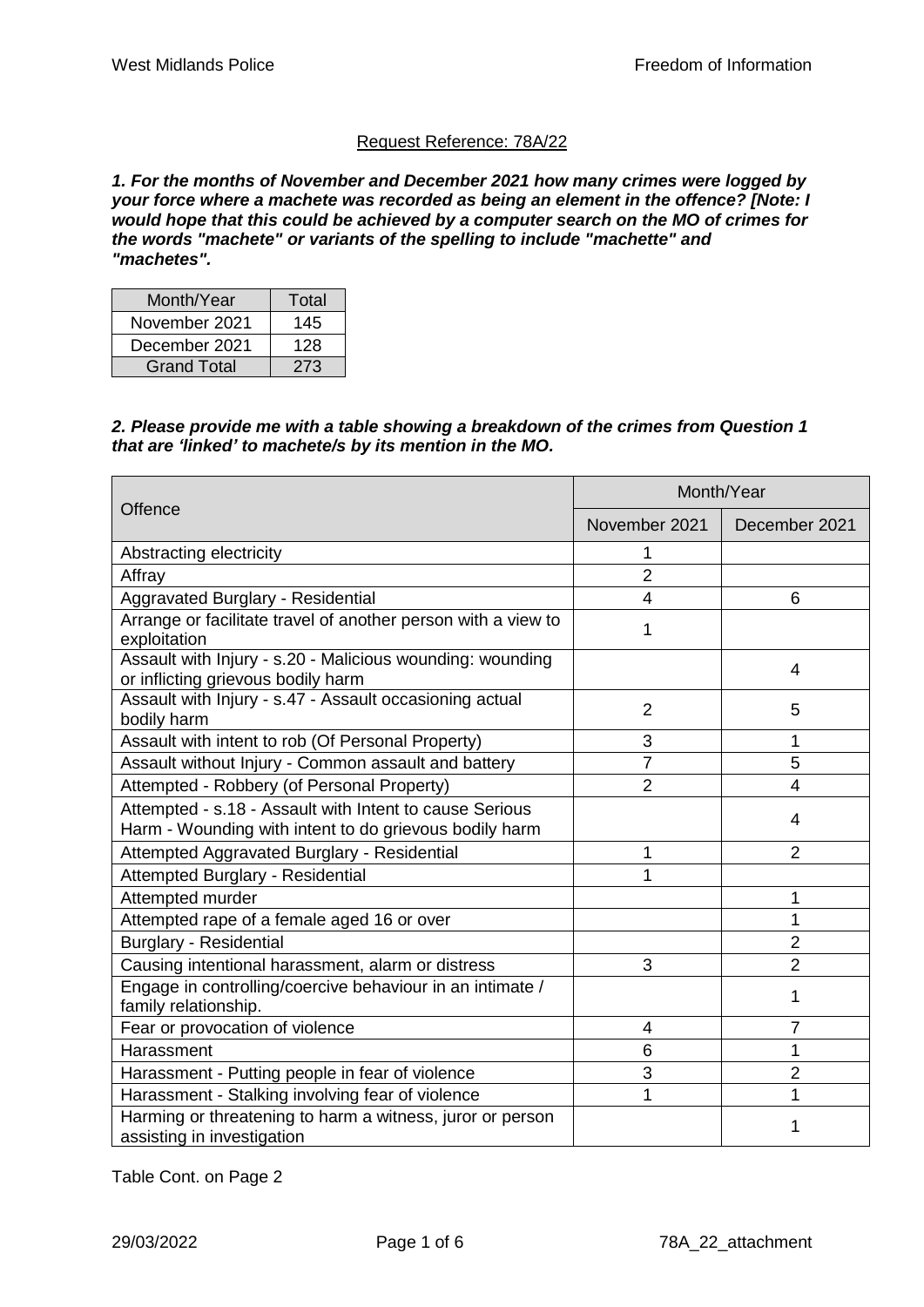# Table Cont. from Page 1

|                                                                                                       | Month/Year     |                |
|-------------------------------------------------------------------------------------------------------|----------------|----------------|
| Offence                                                                                               | November 2021  | December 2021  |
| Having an article with a blade or point in a public place                                             | 18             | 13             |
| Having possession of a controlled drug - Class B -<br>Cannabis                                        | 3              | $\mathbf{1}$   |
| Interference with a motor vehicle                                                                     |                | 1              |
| Other criminal damage to a residence. (Under £5,000)                                                  | $\overline{2}$ | $\mathbf{1}$   |
| Other criminal damage to a vehicle (Under £5,000)                                                     | 3              | 1              |
| Other criminal damage, other (Under £5,000)                                                           | 1              | $\overline{2}$ |
| Possessing firearm or imitation firearm with intent to cause<br>fear of violence                      | 3              |                |
| Possessing or distributing prohibited weapons designed<br>for discharge of noxious substances etc     |                | 1              |
| Possession of a controlled drug with intent to supply -<br>Class B - Cannabis                         | 1              |                |
| Possession of offensive weapon without lawful authority or<br>reasonable excuse                       | $\overline{4}$ |                |
| Production or being concerned in production of a<br>controlled drug - Class B - Cannabis              |                | $\mathbf{1}$   |
| Robbery (of a Business Property)                                                                      | 3              |                |
| Robbery (of Personal Property)                                                                        | 24             | 11             |
| s.18 - Assault with Intent to cause Serious Harm -<br>Wounding with intent to do grievous bodily harm | 9              | 16             |
| Sending letters etc with intent to cause distress or anxiety                                          | 6              | 5              |
| Supplying or offering to supply a controlled drug - Class A<br>- Other                                | 1              |                |
| Theft if not classified elsewhere                                                                     | $\overline{2}$ |                |
| Theft of a motor vehicle                                                                              | 1              | 1              |
| Threaten with a blade or sharply pointed article in a public<br>place                                 | 14             | 19             |
| Threaten with an offensive weapon in a public place                                                   |                | 1              |
| Threats to destroy or damage property                                                                 |                | 1              |
| Threats to kill                                                                                       | 8              | 3              |
| Violent disorder                                                                                      | 1              |                |
| <b>Grand Total</b>                                                                                    | 145            | 128            |

## *3. Taking the month of December 2021 please provide me with copies of the first 5 MOs that mention machetes.*

| 1. Officers have attended the address following | reports of a burglary in progress. |
|-------------------------------------------------|------------------------------------|
| Officers have attended and upon arrival         | have made off from the location    |
|                                                 | was seen carrying a machete.       |

| Officers have entered the property and discovered |                    |
|---------------------------------------------------|--------------------|
| cannabis plants                                   | <b>Cultivation</b> |
| equipment was present throughout the house        |                    |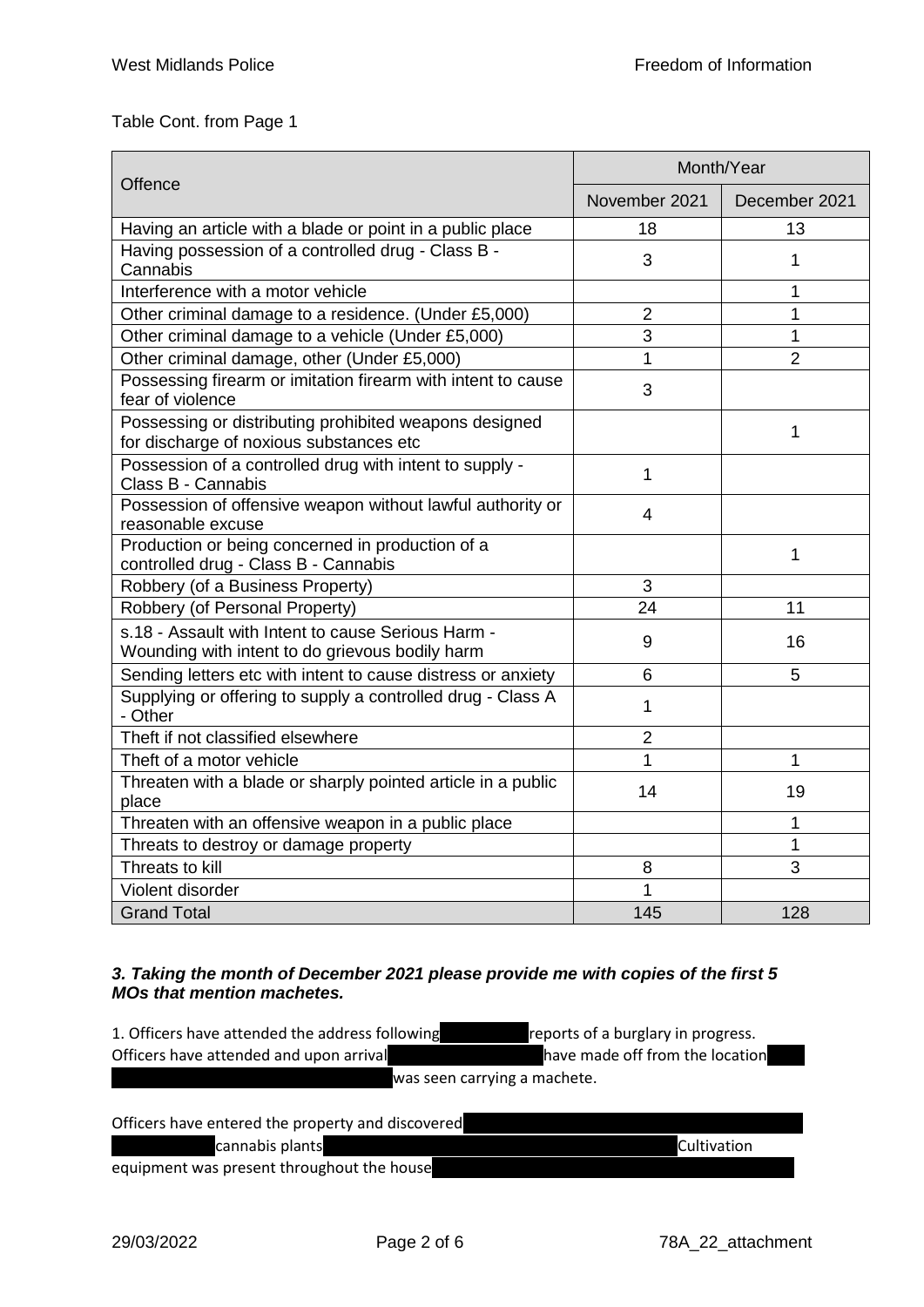Plants have been seized andxxxxxxxxxxxxxxxxhave attended to turn the electricity off.

| 2.                                                       |                                     |                      |             |
|----------------------------------------------------------|-------------------------------------|----------------------|-------------|
|                                                          |                                     |                      | There was a |
| knock at the front door                                  |                                     |                      |             |
|                                                          |                                     |                      |             |
|                                                          |                                     |                      |             |
|                                                          |                                     |                      |             |
|                                                          | then started kicking the front door |                      |             |
|                                                          |                                     |                      |             |
|                                                          |                                     |                      | saw         |
|                                                          | kicking the door and                | could see one of the | with a long |
| silver object which was either a machete or a metal bar. |                                     |                      |             |
|                                                          |                                     |                      |             |
| holding the door trying to prevent it from being kicked  |                                     |                      |             |
|                                                          |                                     |                      |             |
|                                                          |                                     |                      |             |
| pulled out a large machete and was waving it             |                                     |                      |             |
|                                                          |                                     |                      |             |
|                                                          |                                     |                      |             |

believe that this may have been mistaken

location as there has been cannabis farms in the local area recently.

| 3. BMT - ip has been made aware that offender has posted a video |                                                   | in regards to the ip |
|------------------------------------------------------------------|---------------------------------------------------|----------------------|
|                                                                  |                                                   | with threats to      |
| stab the ip and                                                  | with a machete. Ip has perceived this as credible |                      |
|                                                                  |                                                   |                      |
|                                                                  |                                                   |                      |
|                                                                  |                                                   |                      |
|                                                                  |                                                   |                      |
|                                                                  |                                                   |                      |
|                                                                  |                                                   |                      |
|                                                                  |                                                   |                      |
| 4. BMT the IP states that the suspect has assaulted              |                                                   | using the            |

handle of a machete causing immediate and lasting pain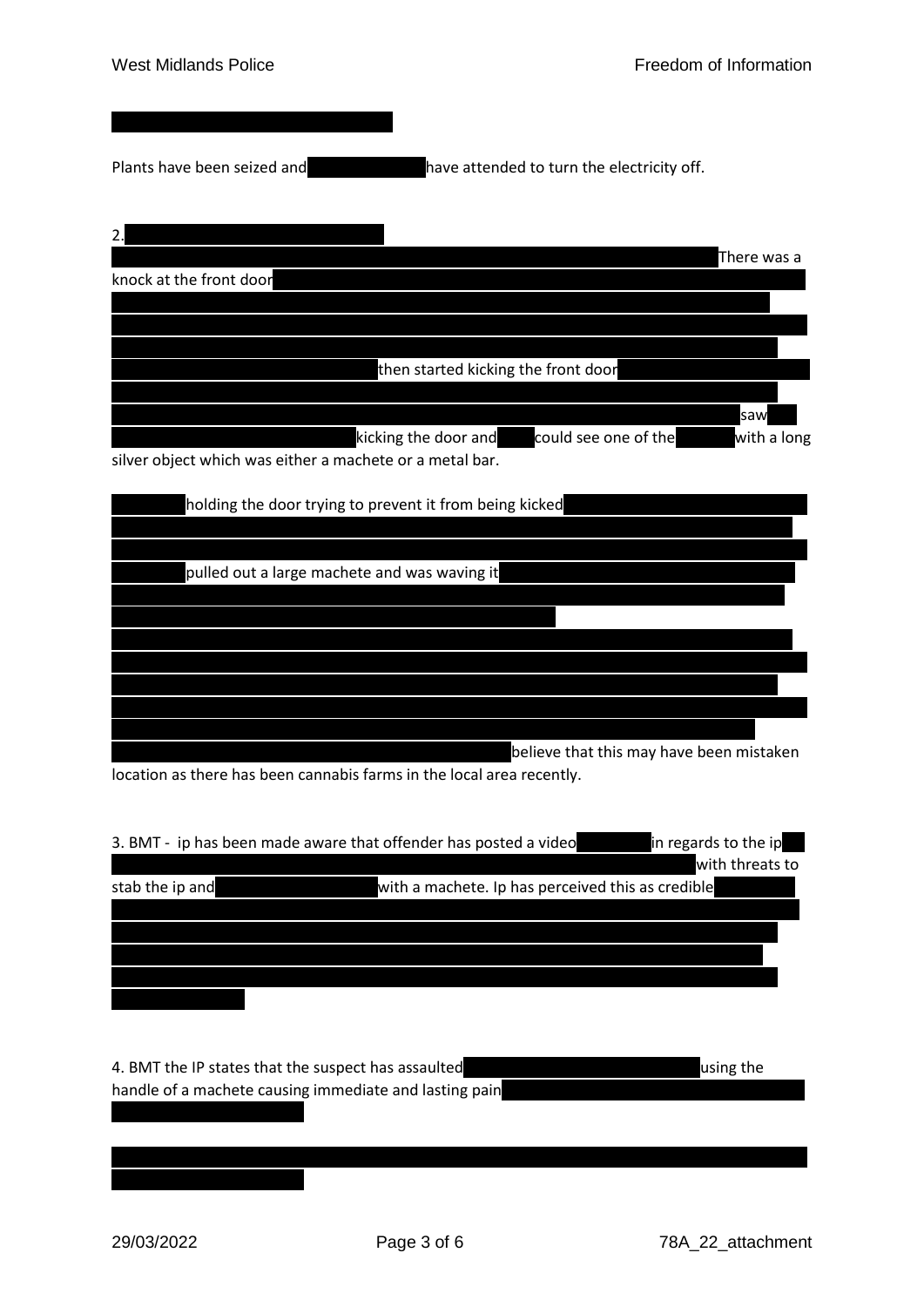| 5. IP WAS WALKING                           | WHEN IP SAW A MOTORBIKE COMING                               |
|---------------------------------------------|--------------------------------------------------------------|
| <b>TOWARDS</b>                              |                                                              |
|                                             |                                                              |
|                                             | OFFENDER THEN SAID TO IP "I WANT                             |
| YOUR WALLET                                 |                                                              |
|                                             |                                                              |
|                                             | IP HAD HIS PHONE IN HIS HAND AT THE TIME SO OFFENDER GRABBED |
| THE PHONE OUT OF IPS HAND                   |                                                              |
| OFFENDER THEN STARTED TO PULL A MACHETE OUT |                                                              |
|                                             | <b>PUSHED THE</b><br>OFFENDER THEN WENT                      |
| <b>KNIFE/MACHETE BACK</b>                   | AND RODE OFF.                                                |

*4. For the months of November and December 2021 how many crimes were logged by your force where acid was recorded as being an element in the offence? [Note: I would hope that this could be achieved by a computer search on the MO of crimes for the words "acid" or "acid-attack".*

| Month/Year         | Count |
|--------------------|-------|
| November 2021      | 35    |
| December 2021      | 25    |
| <b>Grand Total</b> | 6በ    |

## *5. Please provide me with a table showing a breakdown of the crimes from Question 4 that are 'linked' to acid and acid attacks by its mention in the MO.*

| Offence                                                         | Month/Year    |               |
|-----------------------------------------------------------------|---------------|---------------|
|                                                                 | November 2021 | December 2021 |
| Assault with Injury - s.47 - Assault occasioning actual         | 2             |               |
| bodily harm                                                     |               |               |
| Assault without Injury - Common assault and battery             | 3             | $\mathcal{P}$ |
| Breach of non-molestation order                                 |               |               |
| Causing intentional harassment, alarm or distress               |               |               |
| Contravention of hazardous substances control                   |               |               |
| Fear or provocation of violence                                 | 3             |               |
| Harassment                                                      | 5             | 3             |
| Harassment - Pursue course of conduct in breach of Sec 1        | 3             |               |
| (1) which amounts to stalking                                   |               |               |
| Harassment - Putting people in fear of violence                 | 4             |               |
| Harassment - Stalking involving fear of violence                | 2             |               |
| Harassment - Stalking involving serious alarm/distress          |               |               |
| Other criminal damage to a vehicle (Under £5,000)               |               |               |
| Other criminal damage, other (Under £5,000)                     |               |               |
| Racially or religiously aggravated common assault or<br>beating |               |               |

Cont. on Page 5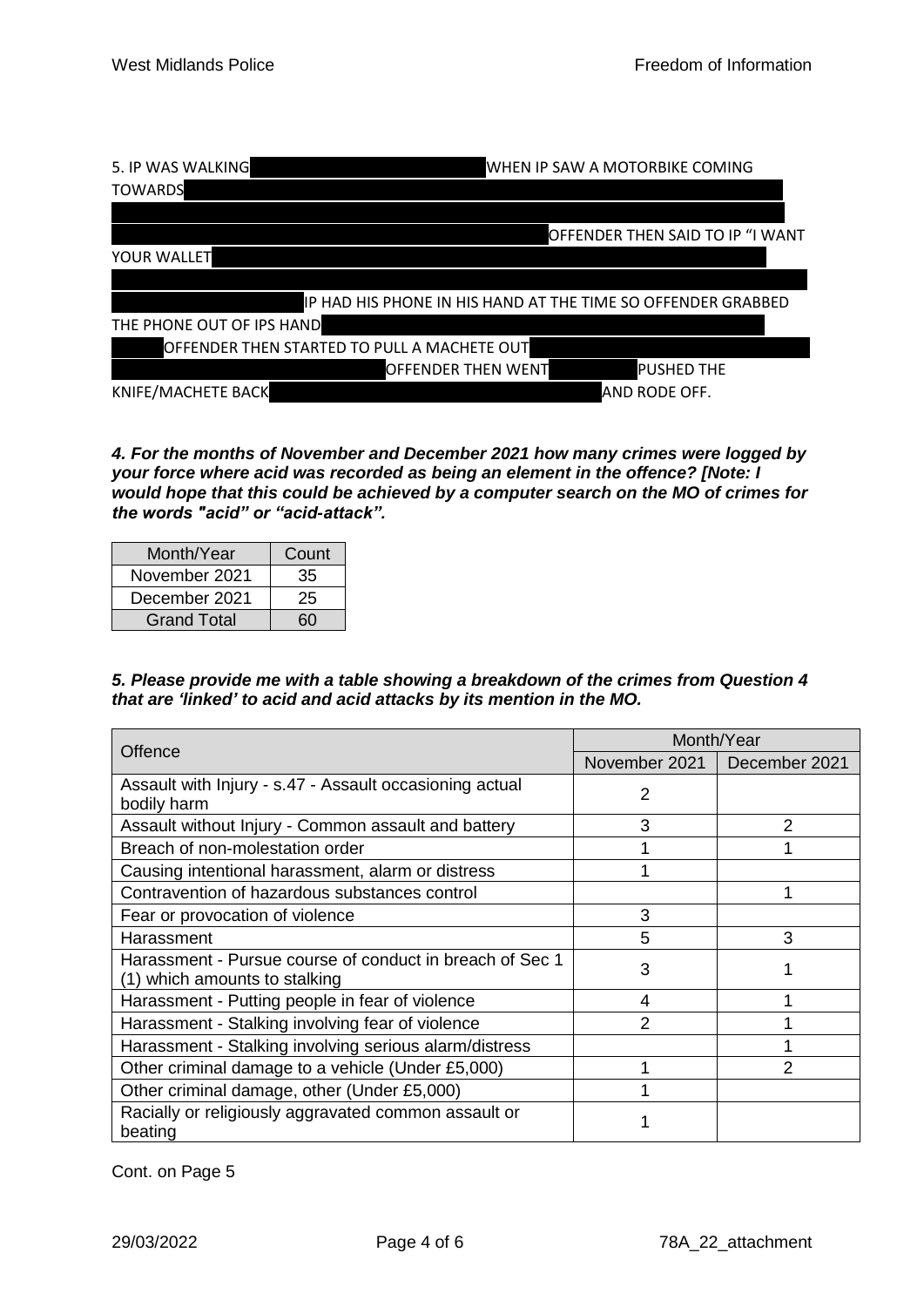Table Cont. from Page 4

|                                                                                     | Month/Year                    |    |
|-------------------------------------------------------------------------------------|-------------------------------|----|
| Offence                                                                             | November 2021   December 2021 |    |
| Racially or religiously aggravated intentional harassment,<br>alarm or distress     |                               |    |
| Rape of a female aged 16 or over                                                    |                               |    |
| Sending letters etc with intent to cause distress or anxiety                        |                               | 6  |
| Theft or Unauthorised Taking of a Pedal Cycle                                       |                               |    |
| Threats to destroy or damage property                                               |                               |    |
| Threats to kill                                                                     | າ                             | າ  |
| Triable-either-way offences under Poisons Act 1972 Sec 3<br>$(1)$ 3A $(1)$ 3B $(1)$ |                               |    |
| <b>Grand Total</b>                                                                  | 35                            | 25 |

#### *6. Taking the month of December 2021 please provide me with copies of the first 5 MOs that mention acid.*

| has been threatened over the phone to have acid thrown on her |
|---------------------------------------------------------------|
|                                                               |
|                                                               |
| This has caused the IP alarm and distress                     |
|                                                               |

| 2. BMT the IP has been receiving phone calls                  |                 |
|---------------------------------------------------------------|-----------------|
|                                                               | The suspect has |
| then said "I AM GOING TO FIND YOU AND THROW ACID IN YOUR FACE |                 |
| The IP has then terminated the call                           |                 |

| 3. BMT the IP has been receiving phone calls                  |                 |
|---------------------------------------------------------------|-----------------|
|                                                               |                 |
|                                                               | The suspect has |
| then said "I AM GOING TO FIND YOU AND THROW ACID IN YOUR FACE |                 |
| The IP has then terminated the call                           |                 |
|                                                               |                 |
|                                                               |                 |